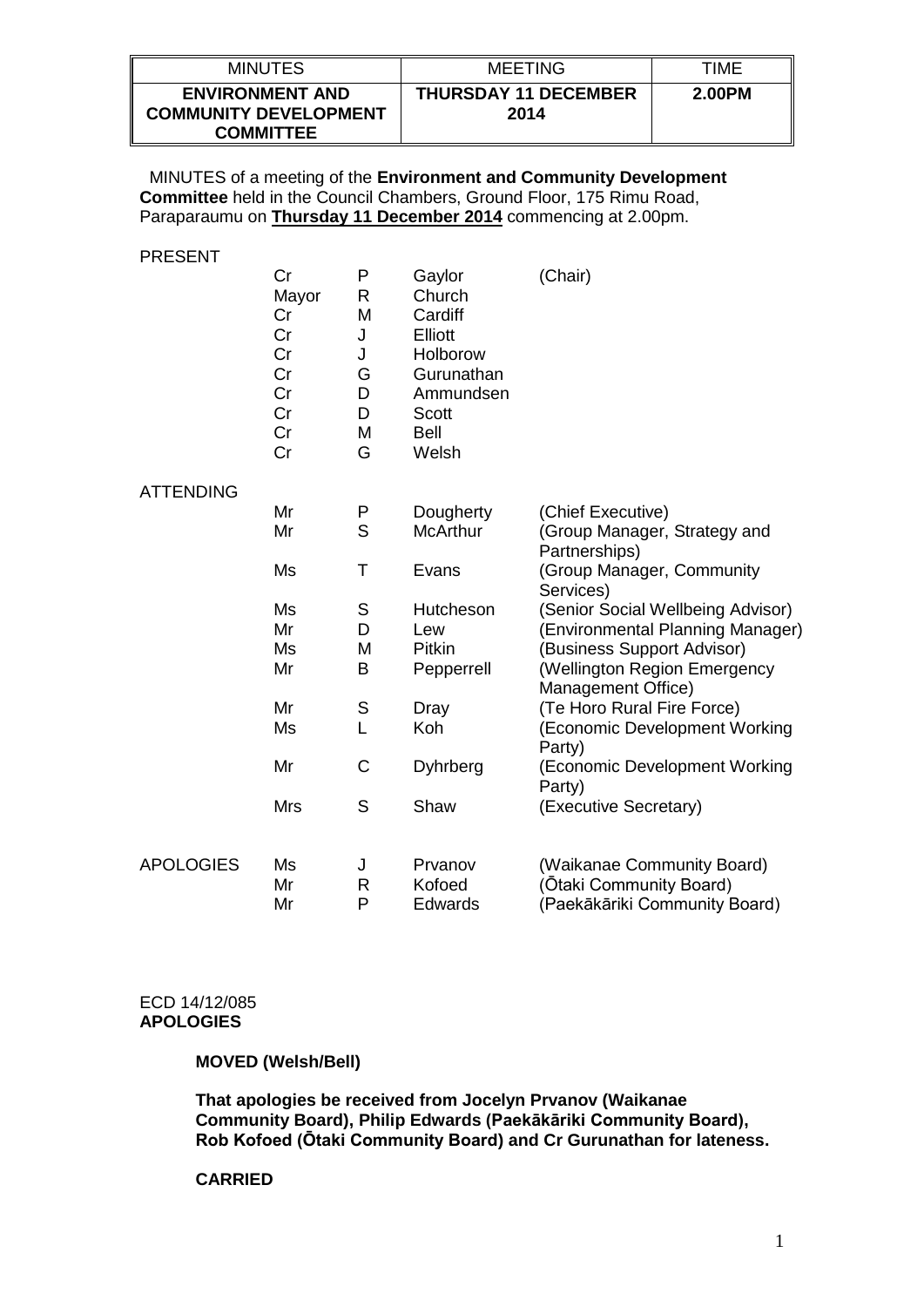| <b>MINUTES</b>                                                             | MEETING                             | TIME   |
|----------------------------------------------------------------------------|-------------------------------------|--------|
| <b>ENVIRONMENT AND</b><br><b>COMMUNITY DEVELOPMENT</b><br><b>COMMITTEE</b> | <b>THURSDAY 11 DECEMBER</b><br>2014 | 2.00PM |

# **DECLARATIONS OF INTEREST**

Cr Welsh declared an Interest with Kapiti Youth Support. This is Item 9 on the agenda: Community Contracts Part Two (SP-14-1411).

# ECD 14/12/086

# **PRESENTATION: CIVIL DEFENCE EMERGENCY MANAGEMENT GROUP – BRUCE PEPPERELL, WELLINGTON REGION EMERGENCY MANAGEMENT OFFICE**

Bruce Pepperrell, Regional Manager from the Wellington Region Emergency Management Office presented to the Committee on the following:

- There are planned upgrades to the Emergency Operations Centre's in the regions, Kapiti is due to start next week;
- Common processes and documentation across Councils;

# *Councillor Gurunathan joined the meeting at 2.15pm.*

- Council Training and Design Thinking:
- Kapiti Resilience Statistics in brief for 2014/15;
- WREMO Household Emergency Water Tanks;
- Lions Long Walk Home November 2014;
- The Role of Elected Members.

# ECD 14/12/087 **PRESENTATION: TE HORO VOLUNTEER RURAL FIRE FORCE – SCOTT DRAY**

Scott Dray spoke on behalf of the Chair Lesley Matthews who was unable to attend. The Te Horo Rural Fire Force is no longer under the emergency services umbrella of Kāpiti Coast District Council but is now a part of the recently constituted Wellington Regional Fire Authority.

Some highlights from the year were:

- They have completed a significant upgrade to their building;
- From July 2013 to June 2014 there were 51 fire call outs, 33 of these were vegetation fires;
- There are now twenty trained staff;
- They appreciate the support that Council has given them over the years.

Councillors acknowledged the great work that the Te Horo Volunteer Rural Fire Force does in this Community and wished them a Merry Christmas.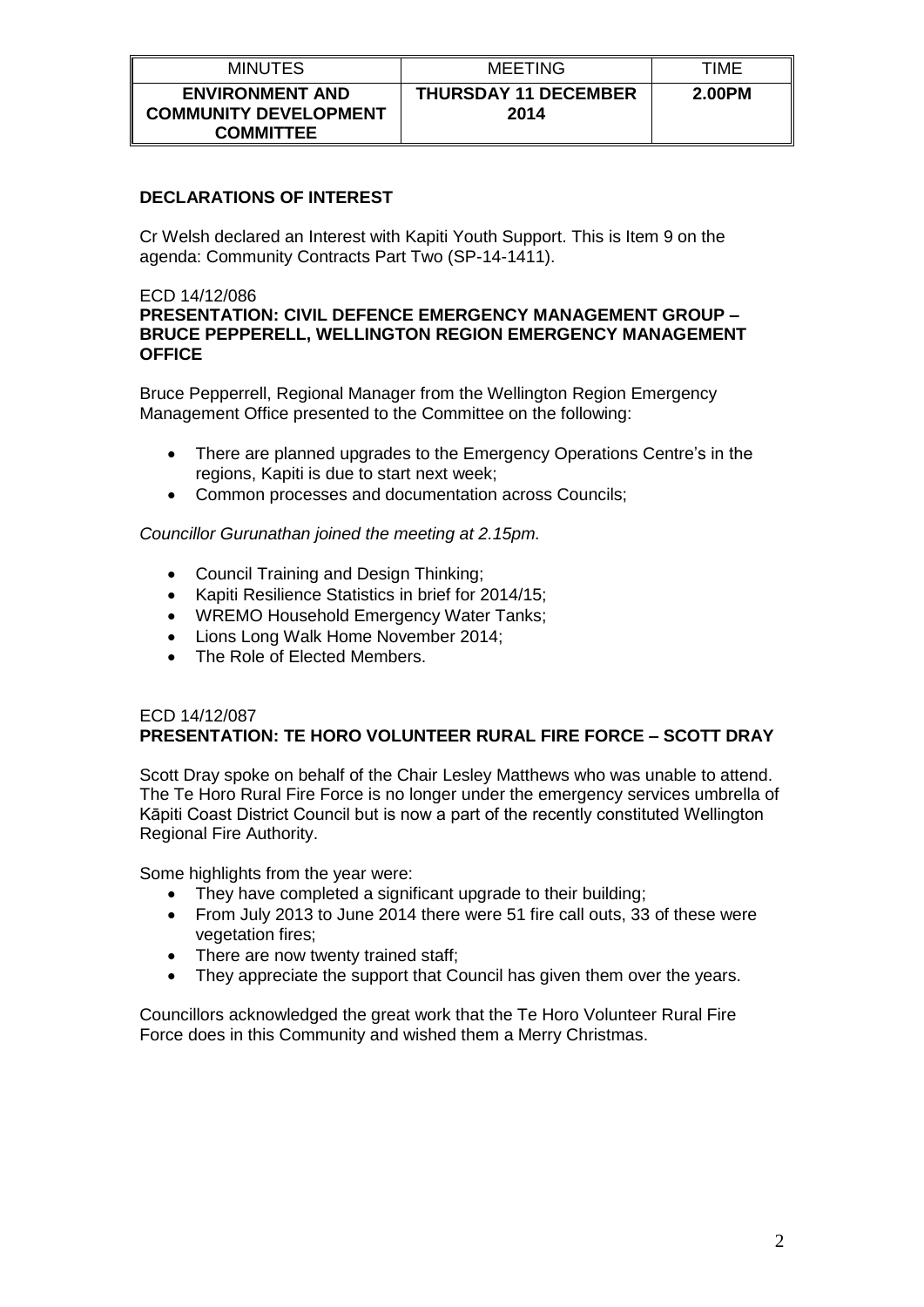| <b>MINUTES</b>                                         | <b>MEETING</b>                      | TIME   |
|--------------------------------------------------------|-------------------------------------|--------|
| <b>ENVIRONMENT AND</b><br><b>COMMUNITY DEVELOPMENT</b> | <b>THURSDAY 11 DECEMBER</b><br>2014 | 2.00PM |
| <b>COMMITTEE</b>                                       |                                     |        |

### ECD 14/12/088

# **PRESENTATION: ECONOMIC DEVELOPMENT STRATEGY BY THE MEMBERS OF THE WORKING PARTY**

Liz Koh and Chris Dyhrberg representatives of the Economic Development Working Party presented to the Committee the Kāpiti Coast District Economic Development Strategy 2015/2018.

### *Cr Cardiff left the meeting at 2.45pm*

The following points emerged from discussions:

- Greypower and the Older Person's Council were concerned around some of the language used in the strategy and that it didn't take into account retired people;
- Are there examples of other Leadership Forums that have been developed in other regions;
- Continue to look at the demographics;
- Raising the standard of living for people in this community.

*Cr Bell left the meeting at 2.55pm.*

### ECD 14/12/089 **PUBLIC SPEAKING TIME**

- 1. Shane La'ulu on behalf of New Zealand Red Cross spoke to the Committee and reported back on the Kapiti Health Shuttle funding.
- *Cr Bell rejoined the meeting at 2.59pm.*
- *Cr Elliott left the meeting at 3.05pm.*
	- 2. Christine Bongiovanni on behalf of the Disability Information and Equipment Centre Kapiti spoke to the Committee and thanked them for the funding they receive.
	- 3. Kym Nye-Picknell on behalf of the Kapiti Safer Community Trust spoke to the Committee. The Trust has recently rebranded as A Safer Kapiti (ASK).
	- 4. Jean Chamberlain spoke on behalf of St Johns on the Ōtaki Health Shuttle.
	- 5. Rachel Osborne spoke on behalf of Kapiti Youth Support (KYS) and extended her thanks to the Committee on the funding they receive.
	- 6. Dale Evans spoke to the Committee in regards to the Kiosk.

#### ECD 14/12/090 **MEMBERS' BUSINESS**

(a) Public Speaking Time Responses –

An update was given around the progress that was being made in regards to the Kiosk and what would be the best use of this facility. There is the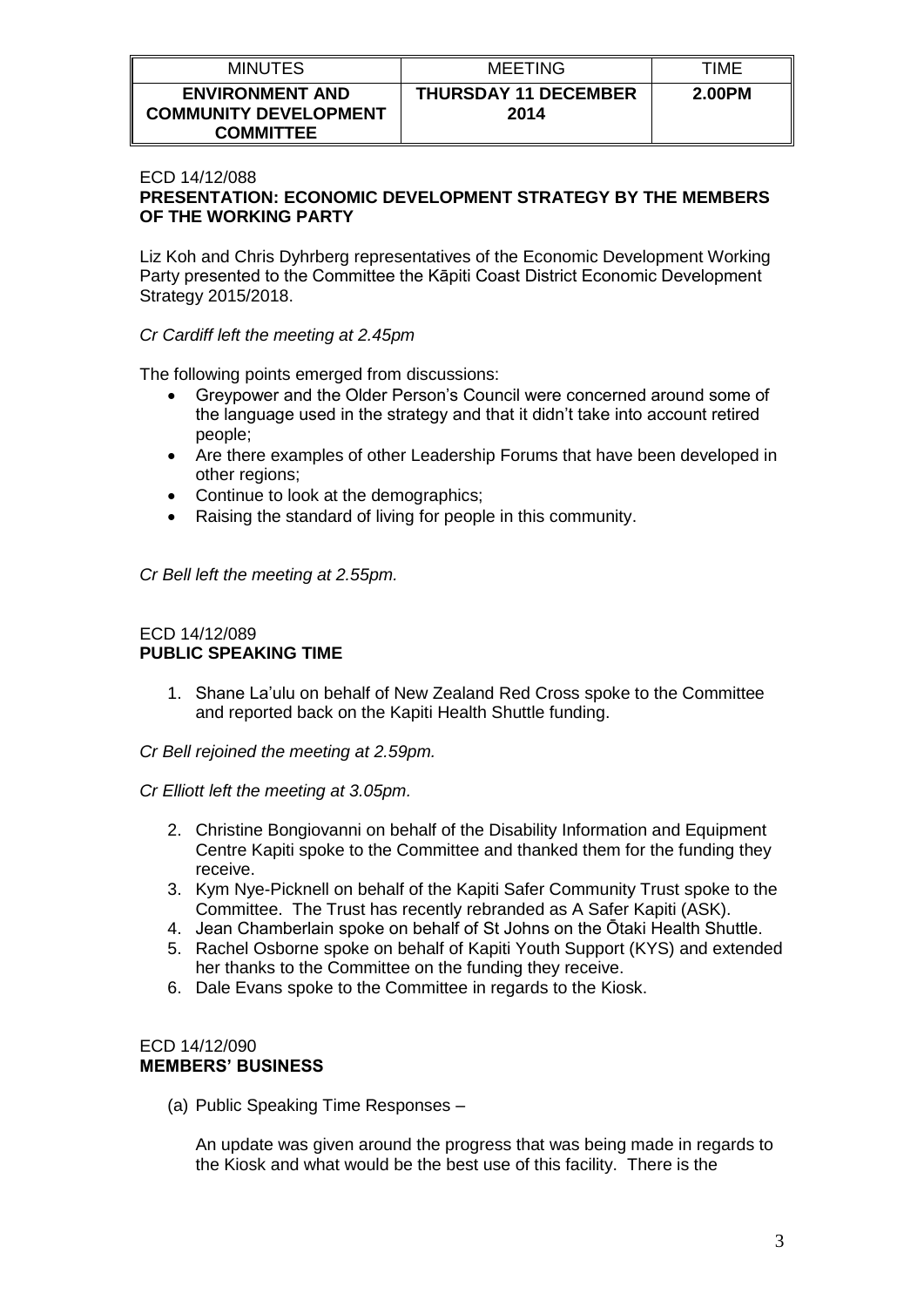| <b>MINUTES</b>                                                             | MEETING                             | TIME   |
|----------------------------------------------------------------------------|-------------------------------------|--------|
| <b>ENVIRONMENT AND</b><br><b>COMMUNITY DEVELOPMENT</b><br><b>COMMITTEE</b> | <b>THURSDAY 11 DECEMBER</b><br>2014 | 2.00PM |

possibility of setting up a trust to manage the Kiosk and this would give the Trust the ability to look at additional services as well.

*The meeting adjourned at 3.33pm.*

*The meeting reconvened at 3.48pm.*

- (b) Leave of Absence there was none
- (c) Matters of an Urgent Nature there were none

### ECD 14/12/091 **COMMUNITY CONTRACTS PART TWO (SP-14-1411)**

Sam Hutcheson, Senior Social Wellbeing Advisor spoke to this report.

The following points emerged from discussions:

- Clarification around the Ōtaki Health Shuttle and the users;
- A request to send a letter to Mid Central Health Board highlighting the work of the Ōtaki Health Shuttle and seeking funding;
- Councillors will participate in a workshop in 2015 regarding the Community Financial support review which will include Community Contracts;
- The option of reporting back at the contract renewal time and not every year.

# **MOVED (Ammundsen/Holborow)**

**That the Environment and Community Development Committee notes the report on performance by Community Contract holders, as set out in Appendix Two of this report SP-14-1411.** 

**That the Environment and Community Development Committee thanks the Community Contract holder organisations for their valuable work.** 

# **CARRIED**

#### ECD 14/12/092 **APPROVAL OF THE ECONOMIC DEVELOPMENT STRATEGY 2015-2018 (SP-14- 1415)**

Stephen McArthur, Group Manager of Strategy & Partnerships spoke to the report.

As per previous discussions in the presentation from the Economic Working Party representatives, it was reiterated that Grey Power and the Older Person's Council were concerned around some of the language used in the Strategy and it was also asked how the implementation is going to be carried out.